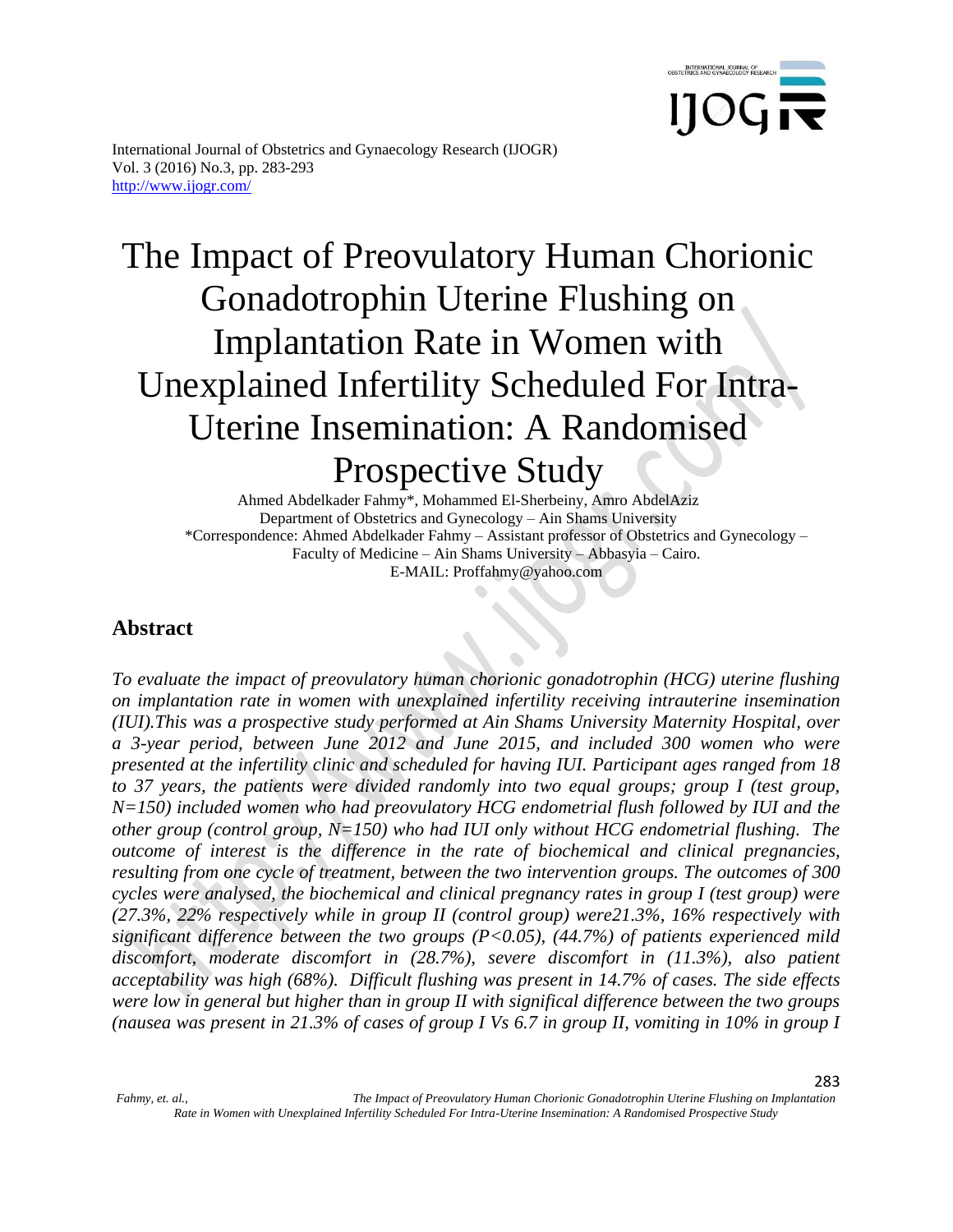

*Vs 2% in group II, abdominal cramps 37.3% in group I Vs 6% in group II , vaginal bleeding 12.7 in group I Vs 2.7 in group II). There were no long term complications of the intervention.* 

## **Keywords**

*Human chorionic gonadotrophin; uterine flush; unexplained infertility; intrauterine insemination*

## **I. Introduction**

Infertility is the inability to conceive after one year or more of regular coitus with no contraception. Epidemiological researches have reported that about 80% of couples had conceived during that period. It is postulated that nearly 15% of couples are infertile in developed nations [1]. There has not been reported a substantial rise in demand for the treatment of infertility in the last decade [2]. Implantation, of the embryo, depends on the embryo quality and the endometrial receptivity. It is estimated that failure of implantation accounts for approximately 50% to 75% of lost pregnancies [3].

Intrauterine insemination (IUI) is a common therapy and during 2001-2004 in Europe, the conception rate in IUI cycles had ranged between 11.4% and 12.6% [4] and the rate of multiple births between 11.2% and 13.1%. As shown by the ESHRE Capri Workshop Group on IUI [4], inspite of the utilization of induction of ovulation programs and the manipulation of semen samples, the conception rates in IUI cycles are not significantly higher than the results produced after ordinary or timed coitus. Actually, IUI had not been considered as an assisted reproductive technique (ART) inspite of its common use [5]. The ESHRE Capri Workshop Group reported the role of individual topics in the efficacy of IUI therapy. One of the topics was the insemination time which was done 32-36 hours after HCG injection [4]. However, it looks that among healthy women, the best time to become pregnant is if coitus occurred up to six days before ovulation [6].

HCG is a placental heterodimeric glycoprotein hormone that is needed to maintain conception. HCG is initially synthesized by the blastocyst 6–8 days postconception [7,8]. Before implantation, there is an early production of HCG by embryos of primates. Various mechanisms had been postulated in which HCG can regulate the process of implantation. An in vitro study showed that HCG is a strong attractor of cells of inflammation, like neutrophils, lymphocytes and monocytes [9]. HCG directly regulates the response of endothelial cells to interleukin 1 and enhances the cytokine-mediated effect on the proliferation of cells, migration and release of many factors [10]. Our aim was to reproduce and confirm the impact of intrauterine injection of HCG before embryo transfer on the conception rates in the IUI cycles at our IVF center.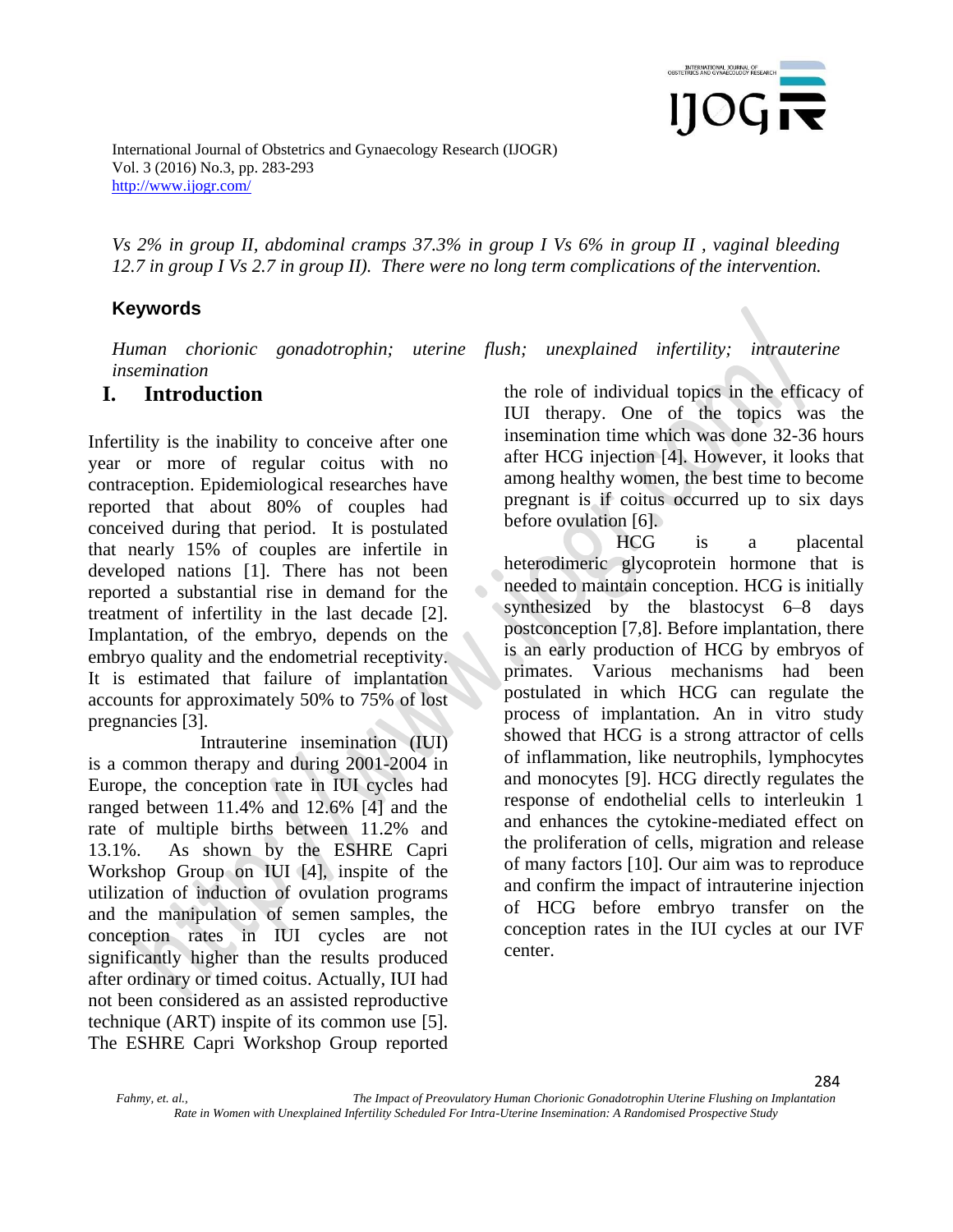

## **II. Methods**

This was a prospective study performed at Ain Shams University Maternity Hospital, over a 3 year period, between June 2012 and June 2015, and included 300 women who were presented at the infertility clinic and scheduled for having IUI. The patients were divided randomly into two equal groups; group I (test group,  $N = 150$ ) included women who had preovulatory HCG endometrial flush followed by IUI and the other group (control group, N=150) who had IUI only without HCG endometrial flushing.

#### *Inclusion criteria:*

1. Primary or secondary infertility ≥ one year

2. Participant age: 18 - 37

3. Diagnosis of unexplained infertility  $\leq 36$ months

Anti-Müllerian hormone  $\geq$  0.4 ng/mL and/or follicle stimulating hormone  $\leq$ 13 IU/L in early follicular phase

Regular cycle of 25–35 days, positive ovulation tests, and/or midluteal progesterone  $\geq 25$ mmol/L in an unstimulated cycle

Normal semen analysis according to WHO 2010 criteria

No uterine cavity abnormalities

Normal Fallopian tubes

4. Negative genitourinary test for chlamydia and gonorrhea  $\leq$  one year

#### *Exclusion criteria*

1. Body mass index  $(BMI) \geq 35$  kg/m2

2. Ongoing conception

All included women were subjected to revising history and examination sheets with particular emphasis on personal history: age,

residence, education level and socioeconomic status, Complaint regarding infertility, obstetric history including parity and gravidity and ultrasound for any uterine or tubal abnormality, the number of ovarian follicles and the diameter of the dominant follicle. The endometrium was measured at the greatest anterioposterior dimension under a longitudinal section.

A simple computer-generated randomisation was done by an independent statistician in a ratio of 1:1 and transferred into sealed opaque envelopes.

All women received the same ovarian hyperstimulation protocol: combined clomiphene citrate (CC) and human menopausal gonadotropin (hMG) (Pergonal, Serono, Rome, Italy). An oral dose of CC (200 mg/ day) was given on cycle day 2 through cycle day 6 and three doses of HCG (150 IU/day) were administered on cycle day 7, 9, and 11. Follicular survey was done on cycle day 8, 11, and 13.

Uterine flush by HCG was performed preovulatory (when two follicles  $> 16$  mm) by removal of excess vaginal and cervical secretions with a cotton swab, a 5 Fr intrauterine insemination cannula was introduced into the uterine cavity through the cervical canal, preferably without the use of a volsellum. Then, 10 mL of HCG (5000 IU) in sterile saline were injected intrauterine through the cannula, no premedication was given. In case of pelvic pain, women were asked to take paracetamol if needed and avoid antiinflammatory drugs. HCG (5000 IU) was also given intramuscularly.

The semen was prepared with Enhance (Percoll) method using three different density

*Fahmy, et. al., The Impact of Preovulatory Human Chorionic Gonadotrophin Uterine Flushing on Implantation Rate in Women with Unexplained Infertility Scheduled For Intra-Uterine Insemination: A Randomised Prospective Study*

 $\bullet$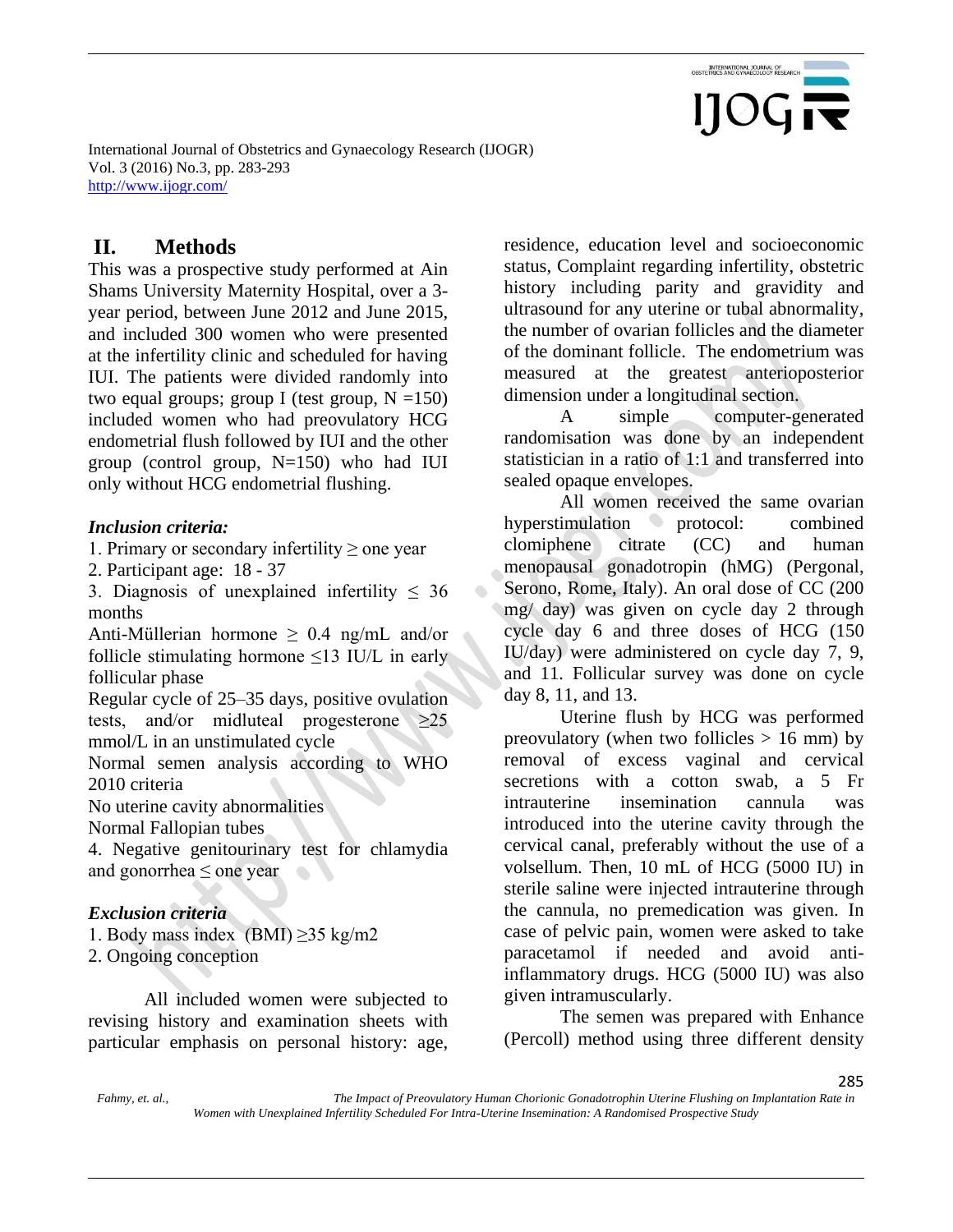

(95%, 70%, 50% Percoll) gradient centrifugation. All patients received IUI 34–36 hr after HCG injection.

Progesterone was given since day 3 post-IUI. All Clinical pregnancy was detected as a positive urine pregnancy test 2 weeks post-IUI and confirmed by transvaginal ultrasonography of intrauterine gestational sac. If a pregnancy occurred, women were advised to continue the aspirin 81 mg through 6 weeks after IUI.

The outcome of interest is the difference in the rate of biochemical and clinical pregnancies, resulting from one cycle of treatment, between the two intervention groups. Adverse effects were reported. After completing the intervention, the clinician document adds the following symptoms: pain (none, mild, moderate, severe), nausea, vomiting, weakness, dizziness or loss of consciousness. At 1 month, participants will be asked if they have experienced fever, pelvic infection or any other late adverse effects in a phone interview. They were also inquired about uterine flushing as an acceptable treatment option and if they would be willing to repeat this treatment for a new cycle.

The hospital ethics committee approved the study. All patients gave their informative consent before entering into the study.

Statistical analysis: Retrieved data were recorded on an investigative report form. The data were analyzed with SPSS® for Windows®, version 15.0 (SPSS, Inc, USA). Description of quantitative (numerical) variables was performed in form of mean,

standard deviation (SD) and range. Description of qualitative (categorical) data was performed in the form of numbers and percent. Analysis of numerical variables was performed by using student's unpaired t-test (for two groups) or ANOVA (for more than two groups). Analysis of categorical data was performed by using Fischer's exact test and Chi-squared test. Logistic regression analysis was performed to calculate association between variables and their odds ratios. Association between variables was estimated using Pearson's correlation coefficient (for parametric variables) and Spearman's correlation coefficient (for nonparametric variables). Significance level was set at 0.05.

*Fahmy, et. al., The Impact of Preovulatory Human Chorionic Gonadotrophin Uterine Flushing on Implantation Rate in Women with Unexplained Infertility Scheduled For Intra-Uterine Insemination: A Randomised Prospective Study*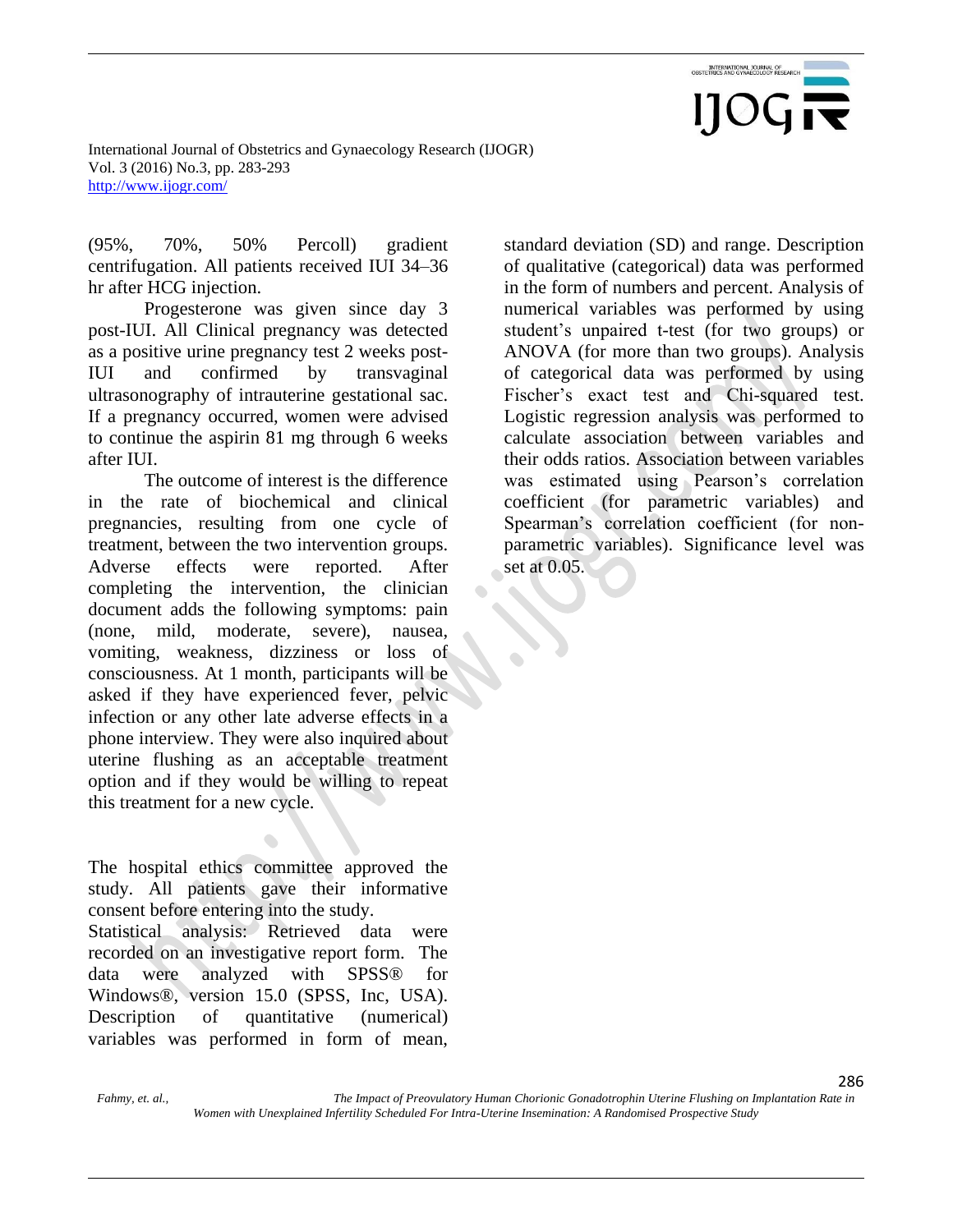

## **III. Results**

The current study was conducted on 300 women presented at infertility clinic of Ain Shams Maternity Hospital, during the period between June 2012 and June 2015. The study included 2 groups of women: group I [n=150]; women who had preovulatory HCG uterine flush then IUI, and group II  $[n=150]$ ; women who had underwent IUI without preovulatory HCG endometrial flush. There was no statistically significant difference between the two groups concerning the clinic-demographic parameters including mean age, menarche age, BMI, mean gravidity, duration and type of infertility, educational level, occupation, number of developing follicles at time of insemination, mean diameter of dominant ovarian follicle and mean endometrial thickness (table 1).

Table (2) shows a comparison between the two studied groups as regards the biochemical and clinical pregnancy rates. In group I (test group) the biochemical pregnancy rate was 27.3% and clinical pregnancy rate was 22% while in group II (control group) the biochemical pregnancy rate was 21.3% and clinical pregnancy rate was 16% with statistically significant difference between both groups (P  $< 0.05$ )

As regards the patient compliance and experience of discomfort in cases of group I, the patients experienced mild discomfort in (44.7%), moderate discomfort in (28.7%), and severe discomfort in (11.3%), also patient acceptability was (68%). Difficult flushing was present in 14.7% of cases (table 3).

The development of side effects were evaluated in table (4): they were low in general but higher than group II with significal difference between the two groups (nausea was present in 21.3% of cases of group I Vs 6.7% in group II, vomiting in 10% in group I Vs 2% in group II, abdominal cramps 37.3% in group I Vs 6% in group II , vaginal bleeding 12.7 in group I Vs 2.7 in group II,). There were no long term complications of the intervention.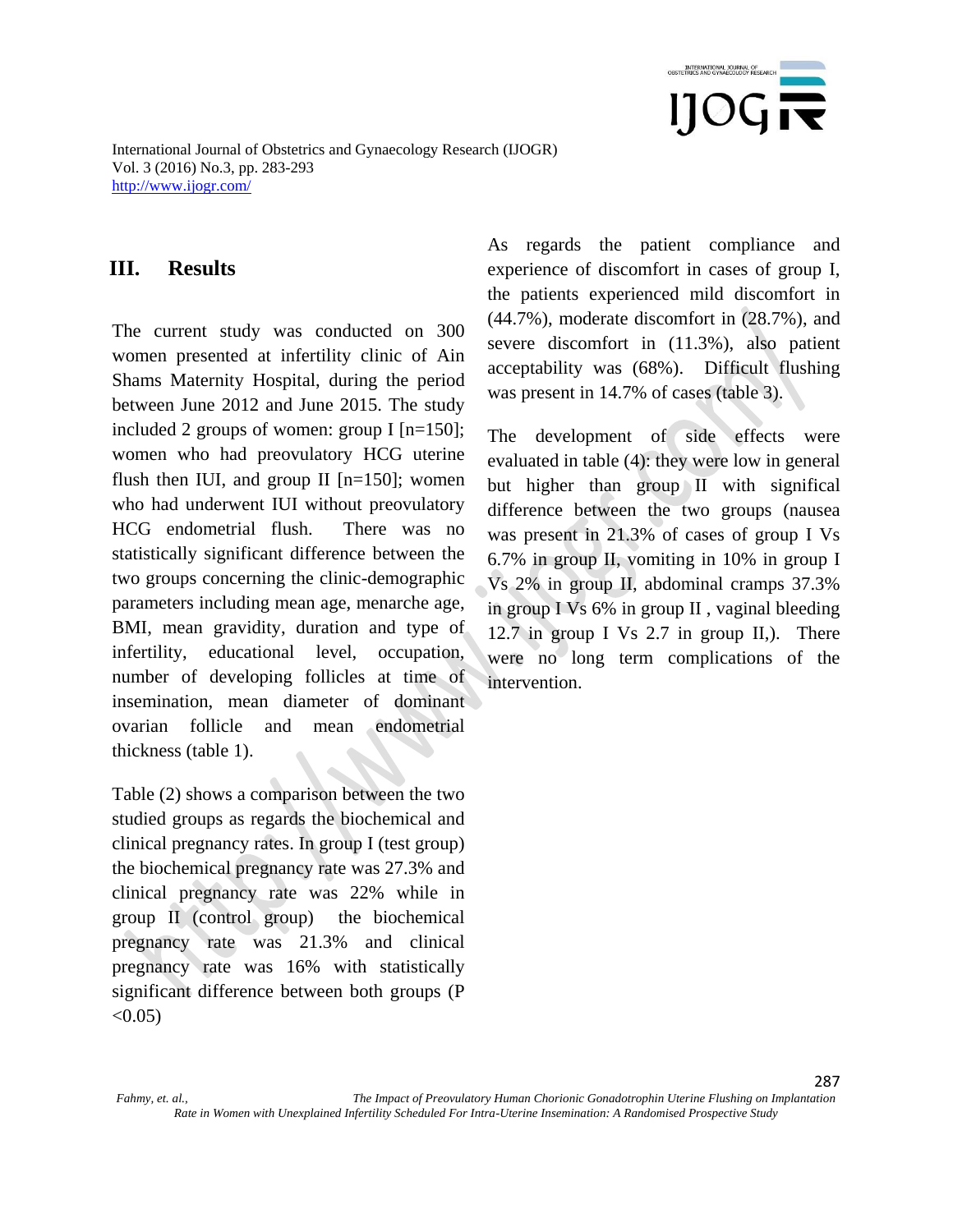

|                                   | Group I $(150)$ | Group II $(150)$ | P- value |
|-----------------------------------|-----------------|------------------|----------|
| Age                               | $31.4 \pm 3.2$  | $32.1 \pm 3.5$   | > 0.05   |
| Menarche age                      | $11.3 \pm 3.2$  | $11.5 \pm 3.8$   | > 0.05   |
| Body mass index (kg/m2)           | $28.2 \pm 3.8$  | $27.6 \pm 3.6$   | > 0.05   |
| <b>Previous gravidity</b>         | $1 \pm 0.8$     | $1 \pm 0.6$      | > 0.05   |
| <b>Type of infertility</b>        |                 |                  |          |
| 1 <sub>ry</sub>                   | 92              | 89               | > 0.05   |
| 2ry                               | 58              | 61               |          |
| <b>Duration of infertility</b>    | $7.8 \pm 3.1$   | $7.6 \pm 2.8$    | > 0.05   |
| <b>Education</b>                  |                 |                  |          |
| $\leq$ High school                | 98              | 96               | > 0.05   |
| >High school                      | 52              | 54               |          |
| Occupation                        |                 |                  |          |
| <b>House wife</b>                 | 109             | 106              | > 0.05   |
| <b>Employed/business</b>          | 41              | 44               |          |
| <b>Woman</b>                      |                 |                  |          |
| Number of developing              | $2.7 \pm 1.6$   | $2.8 \pm 1.3$    | > 0.05   |
| follicles at insemination         |                 |                  |          |
| Mean diameter of dominant         | $20.2 \pm 1.5$  | $19.2 \pm 2.6$   | > 0.05   |
| follicles at insemination         |                 |                  |          |
| <b>Mean endometrial thickness</b> | $8.2 \pm 1.9$   | $8.3 \pm 1.7$    | > 0.05   |
|                                   |                 |                  |          |

| <b>Table (1):</b> | The clinic-demographic differences between droup I $(HCG + IUI)$ and |
|-------------------|----------------------------------------------------------------------|
|                   | Group II (IUI alone).                                                |

\* Analysis using independent student's t-test. NS = non-significant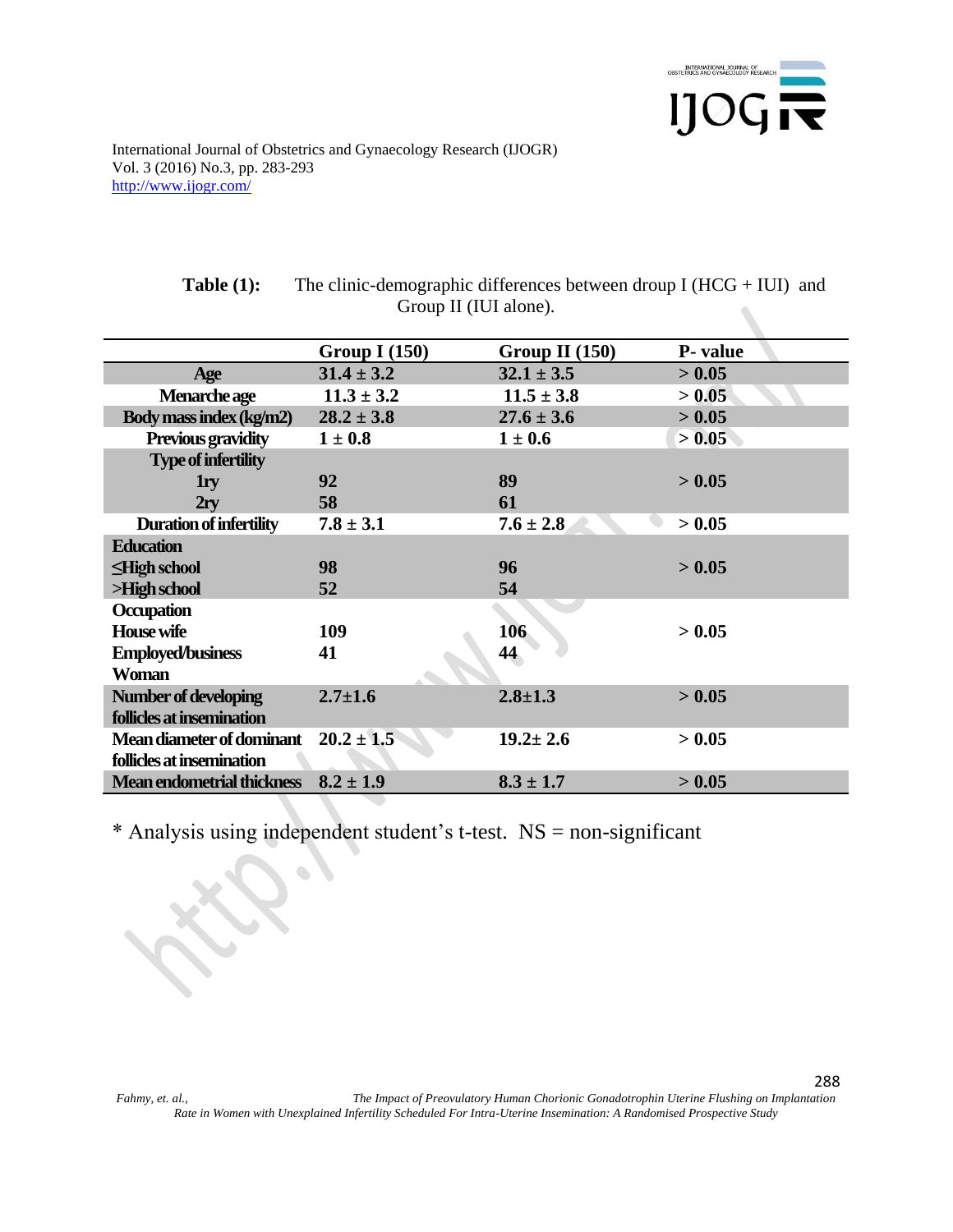

Table (2) shows a comparison between the two studied groups as regards the biochemical and clinical pregnancy rates

| Chritical pregnancy rates    |                |               |                      |      |                |
|------------------------------|----------------|---------------|----------------------|------|----------------|
| <b>Pregnancy rates</b>       | <b>Group I</b> |               | <b>Group II</b>      |      |                |
|                              | No.            | $\frac{9}{0}$ | No.<br>$\frac{9}{0}$ |      |                |
| <b>Biochemical pregnancy</b> | 4 <sub>1</sub> | 27.3          | 32                   | 21.3 | $< 0.05$ (sig) |
| <b>Clinical pregnancy</b>    | 33             | າາ            | 24                   | Iб   | $-0.05$ (sig)  |

Table (3): Patient compliance and acceptability during and after HCG flush

| Patient compliance   | No. | (%)  |
|----------------------|-----|------|
| Mild discomfort      | 67  | 14.7 |
| Moderate discomfort  | 43  | 28.7 |
| Severe discomfort    | 17  | 11.3 |
| No discomfort        | 23  | 15.3 |
| Difficult flushing   | 22  | 14.7 |
| <b>Acceptability</b> |     |      |

Table (4) side effects of HCG flush

 $\mathcal{L}$ 

|                                                               | <b>Group I</b><br>N(%) | <b>Group II</b><br>N(%) | <b>P</b> -value |
|---------------------------------------------------------------|------------------------|-------------------------|-----------------|
| <b>Nausea</b>                                                 | 32(21.3)               | 10(6.7)                 | < 0.05          |
| <b>Vomiting</b>                                               | 15(10)                 | 3(2)                    | ${}_{<}0.05$    |
| <b>Abdominal cramping</b>                                     | 56 (37.3)              | 9(6)                    | ${}< 0.05$      |
| Vaginal bleding                                               | 19 (12.7)              | 4(2.7)                  | ${}< 0.05$      |
| No. of patients reporting >1 of<br>the above side effects (n) | 34(22.7)               | 7(4.7)                  | < 0.05          |

*Fahmy, et. al., The Impact of Preovulatory Human Chorionic Gonadotrophin Uterine Flushing on Implantation Rate in Women with Unexplained Infertility Scheduled For Intra-Uterine Insemination: A Randomised Prospective Study*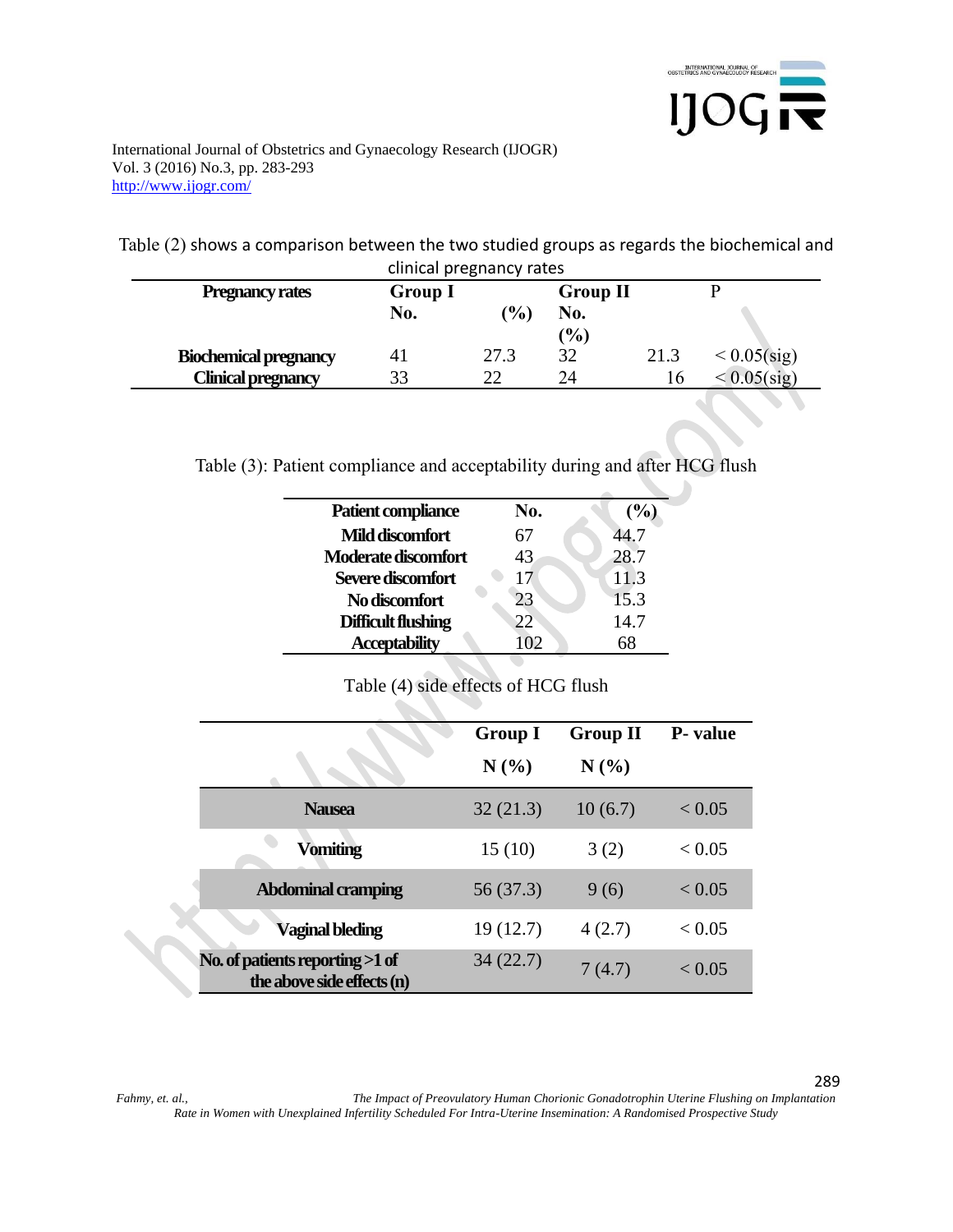

## **IV. Discussion**

Blastocyst implantation needs an extensive angiogenesis at the feto-maternal interface. HCG can modulate the receptivity of the uterine stromal cells to interleukin-1 by upregulation of its receptor (IL1R) during the implantation phase. This action has an effect on angiogenesis, which is a pathway by which embryonic growth is enhanced [11]. Berndt et al. showed that HCG displayed a strong angiogenic impact through receptor stimulation of transforming growth factor beta (TGF-β) in endothelial cells, which is a key step in placental formation [12, 13]. Litch et al. produced an intrauterine microdialysis device to evaluate paracrine mediators. After the intake of 500 UI of HCG, they reported a considerable inhibition of intrauterine insulinlike growth factor binding protein 1 (IGFBP-1) and the macrophage colony-stimulating factor (M-CSF), while leukemia inhibitory factor (LIF), the vascular endothelial growth factor (VEGF) and the matrix metallopeptidase 9 (MMP-9) were significantly activated. These effects precede the classical endocrine role of the HCG and would be directly participated in the regulation of implantation [14, 15].

In this study, we confirmed the benefit of intrauterine injection of 5000 IU HCG before IUI. The current study was conducted on 300 women presented at infertility clinic of Ain Shams Maternity Hospital, during the period between June 2012 and June 2015. The study included 2 groups of women: group I [n=150];

women who had preovulatory HCG uterine flush then IUI, and group II  $[n=150]$ ; women who had undergone IUI without preovulatory HCG endometrial flush. There was no statistically significant difference between the two groups concerning the clinic-demographic parameters including mean age, menarche age, BMI, mean gravidity, duration and type of infertility, educational level, occupation, number of developing follicles at time of insemination, mean diameter of dominant ovarian follicle and mean endometrial thickness. The two studied groups were compared as regards the biochemical and clinical pregnancy rates. In group I (test group) the biochemical pregnancy rate was 27.3% and clinical pregnancy rate was 22% while in group II (control group) the biochemical pregnancy rate was 21.3% and clinical pregnancy rate was 16% with statistically significant difference between both groups (P <0.05). These techniques would benefit all of women candidates for IUI/IVF cycles.

Intrauterine injection of HCG before the embryo transfers was done for the first time by Mansour et al. 2011, and it was found a significant improvement in the conception rates of the IVF cycles [16]. These improvements would be explained by different changes that are produced in the endometrium, which is where HCG has an effect on implantation [7-14].

290 Previous studies had reported that there is a key role for HCG in regulating the inflammatory process and angiogenesis during implantation [12], and an altered uterine receptivity by the induction treatments can be

*Fahmy, et. al., The Impact of Preovulatory Human Chorionic Gonadotrophin Uterine Flushing on Implantation Rate in Women with Unexplained Infertility Scheduled For Intra-Uterine Insemination: A Randomised Prospective Study*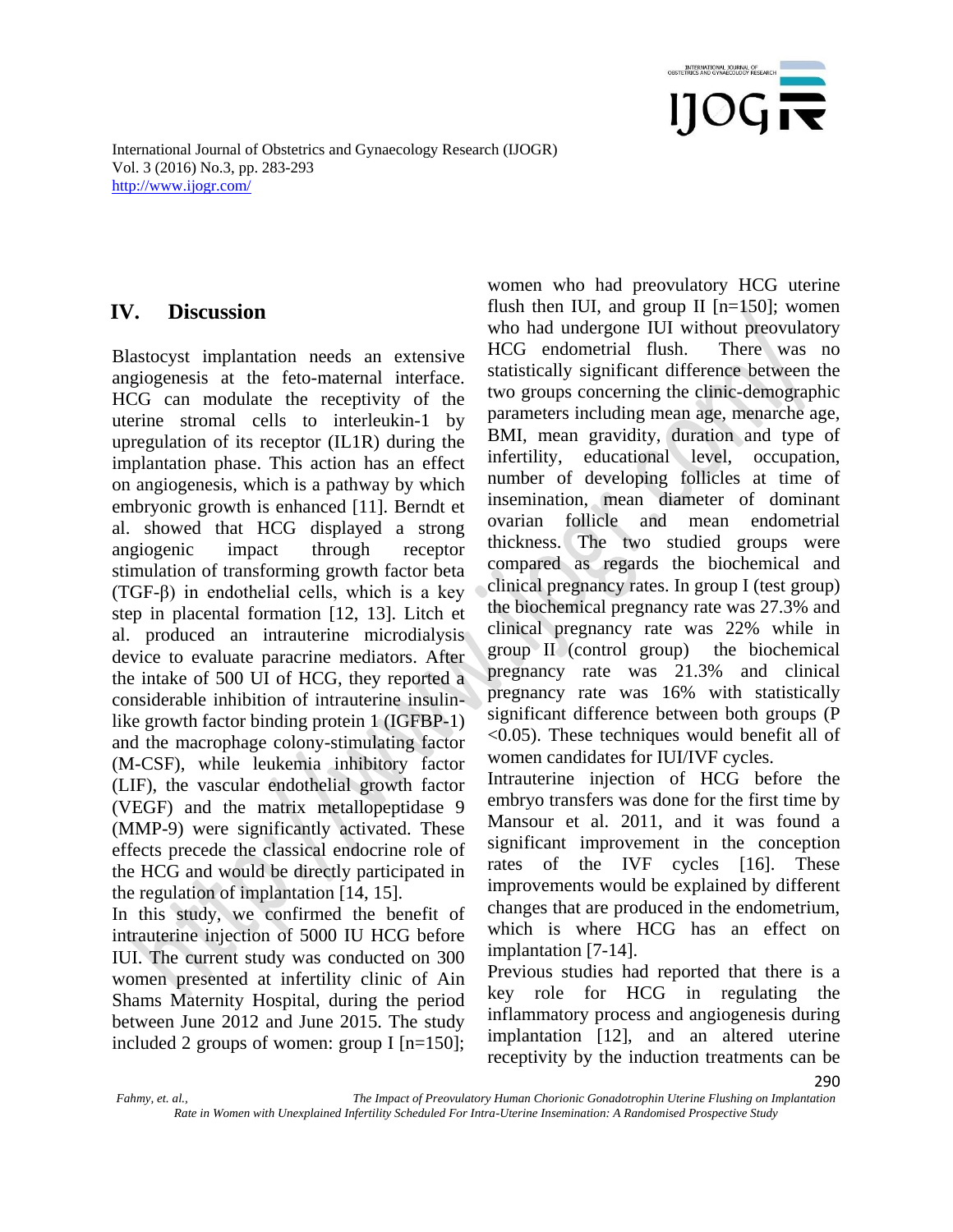

overcome by injecting HCG before embryo transfers. Xiao-Yan et al. reported that embryos that have a higher production of HCG in their culture media have a positive relation with the implantation rate [15]. Because of these reports and the previous findings about there being a benefit to uterine angiogenesis and the inflammatory process, both mechanisms reflect the possible effects of HCG directly in the endometrium instead of having an autocrine role on human embryos.

As regards the patient compliance and experience of discomfort in cases of group I, the patients experienced mild discomfort in (44.7%), moderate discomfort in (28.7%), severe discomfort in (11.3%), also patient acceptability was (68%). Difficult flushing was present in 14.7% of cases. The development of side effects were evaluated, they were low in general but higher than group II with significal difference between the two groups (nausea was present in 21.3% of cases of group I Vs 6.7% in group II, vomiting in 10% in group I Vs 2% in group II, abdominal cramps 37.3% in group I Vs 6% in group II , vaginal bleeding 12.7 in group I Vs 2.7 in group II). There were no long term complications of the intervention. This was in agreement with other studies which reported that uterine flushing is generally easily tolerated, side effects occurred in 8.8% of women and included moderate-to-severe discomfort (4%), vagal symptoms (3%), nausea (1%) and vomiting (0.5%). Pelvic infections are infrequent and were shown to occur in 0.17% of women [16]. To reduce the infection risk, all participants had to present a negative genitourinary test for chlamydia and

gonorrhea before initiating the treatment Moreover, we ruled out the possibility of an ongoing conception by doing a urinary pregnancy test before the intervention.

This study could bring a new alternative for the treatment of unexplained infertility. Uterine flushing can represent a less expensive and well tolerated option. It could represent a simple, minimally invasive and easily available treatment, even in limited resources.

## **V. Conclusion**

These results could indicate a new modality for the management of unexplained infertility. Uterine flushing with HCG could represent a cheap and well tolerated choice. It is a minimally invasive, simple and easily available therap, especially in limited resources.

*Fahmy, et. al., The Impact of Preovulatory Human Chorionic Gonadotrophin Uterine Flushing on Implantation Rate in Women with Unexplained Infertility Scheduled For Intra-Uterine Insemination: A Randomised Prospective Study*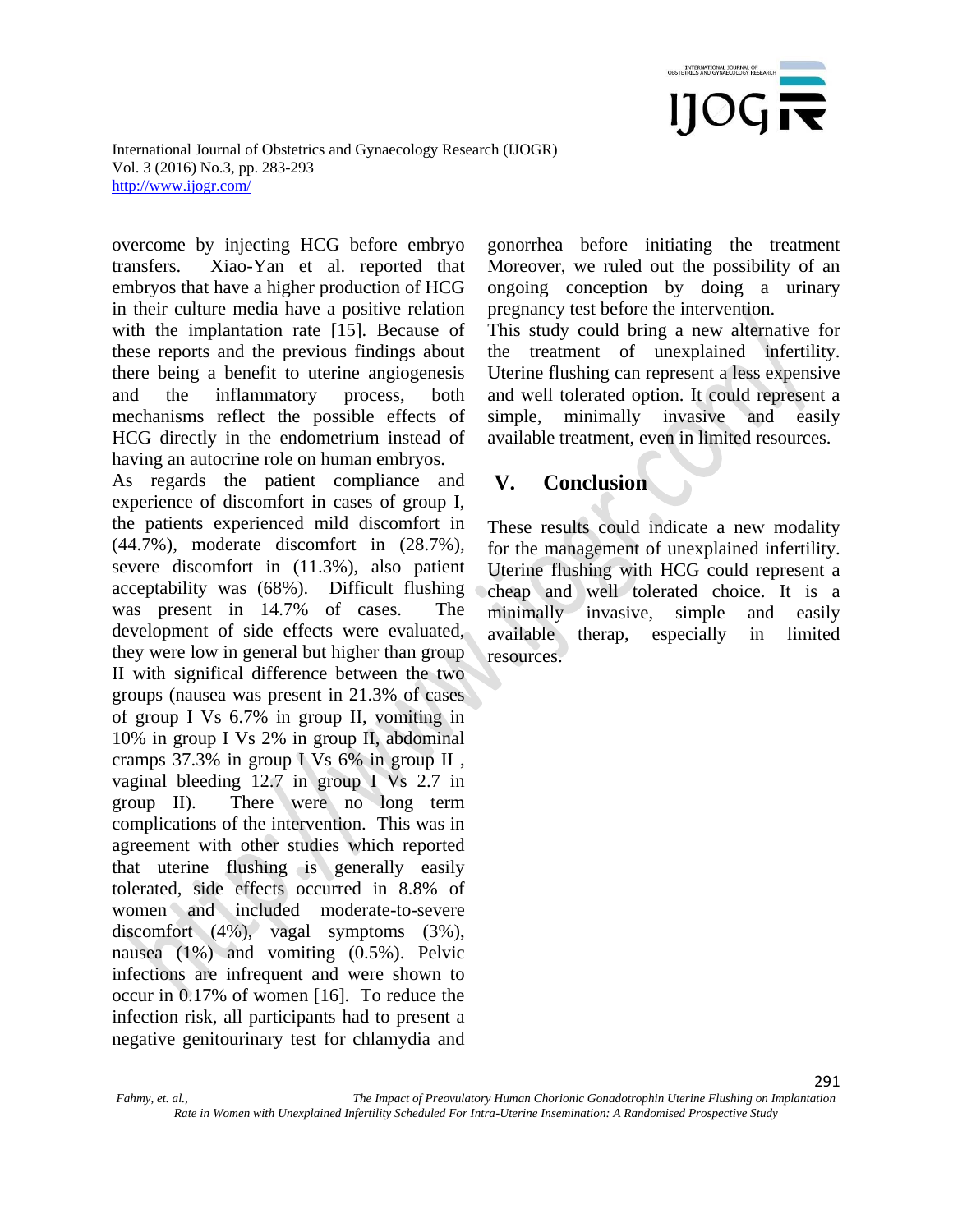

# **VI. References**

[1].te Velde ER, Eijkemans R, Habbema HD: Variation in couple fecundity and time to pregnancy, an essential concept in human reproduction. Lancet 2000, 355:1928–1929.

[2]. Kably Ambe A, López Ortiz CS, Serviere Zaragoza C, Velázquez Cornejo G, Pérez Peña E, Santos Haliscack R, Luna Rojas M, Valerio E, Santana H, Gaviño Gaviño F: Consenso nacional Mexicano de reproducción asistida. Ginecol Obstet Mex 2012, 80:581– 624.

[3]. Norwitz ER, Schust DJ, Fisher SJ: Implantation and the survival of early pregnancy. N Engl J Med 2001, 345:1400– 1408.

[4]. Aboulghar M, Baird DT, Collins J, Evers JL, Fauser BC, Lambalk CB, Somigliana E, Sunde A, Crosignani PG, Devroey P, Diczfalusy E, Diedrich K, Fraser L, Geraedts JP, Gianaroli L, Glasier A, Van Steirteghem A, Collins J, Crosignani PG: Intrauterine insemination. Hum Reprod Update 2009, 15(3):265-277.

[5]. Zegers-Hochschild F, Adamson GD, de Mouzon J, Ishihara O, Mansour R, Nygren K, Sullivan E, Vanderpoel S: International Committee for Monitoring Assisted Reproductive Technology, World Health Organization: International committee for monitoring assisted reproductive technology (ICMART) and the world health organization (WHO) revised glossary of ART terminology, 2009. Fertil Steril 2009, 92(5):1520-1524.

[6]. Wilcox AJ, Weinberg CR, Baird DD: Timing of sexual intercourse in relation to ovulation. Effects on the probability of conception, survival of the pregnancy, and sex of the baby. N Engl J Med 1995, 333(23):1517-1521.

[7]. Bonduelle ML, Dodd R, Liebaers I, Van Steirteghem A, Williamson R, Akhurst R: Chorionic gonadotrophin-beta mRNA, a trophoblast marker, is expressed in human 8 cell embryos derived from tripronucleate zygotes. Hum Reprod 1988, 3:909–914.

[8]. Lopata A, Hay DL: The potential of early human embryos to form blastocysts, hatch from their zona and secrete HCG in culture. Hum Reprod 1989, 4:87–94.

[9]. Reinisch N, Sitte BA, Kähler CM, Wiedermann CJ: Human chorionic gonadotrophin: a chemoattractant for human blood monocytes, neutrophils and lymphocytes. J Endocrinol 1994, 142:167– 170.

[10]. Bourdiec A, Bédard D, Rao CV, Akoum A: Human chorionic gonadotropin regulates endothelial cell responsiveness to interleukin 1 and amplifies the cytokinemediated effect on cell proliferation, migration and the release of angiogenic factors. Am J Reprod Immunol 2013. Published online ahead of print Jan 28, 2013.

[11]. Bourdiec A, Shao R, Rao CV, Akoum A: Human chorionic gonadotropin triggers angiogenesis via the modulation of endometrial stromal cell responsiveness to interleukin 1: a new possible mechanism underlying embryo implantation. Biol Reprod 2012, 87(3):1–10. 66.

[12]. Berndt S, Blacher S, Munaut C, Detilleux J, Perrier D'Hauterive S, Huhtaniemi I, Evain-Brion D, Noël A, Fournier T, Foidart JM: Hyperglycosylated human chorionic

*Fahmy, et. al., The Impact of Preovulatory Human Chorionic Gonadotrophin Uterine Flushing on Implantation*